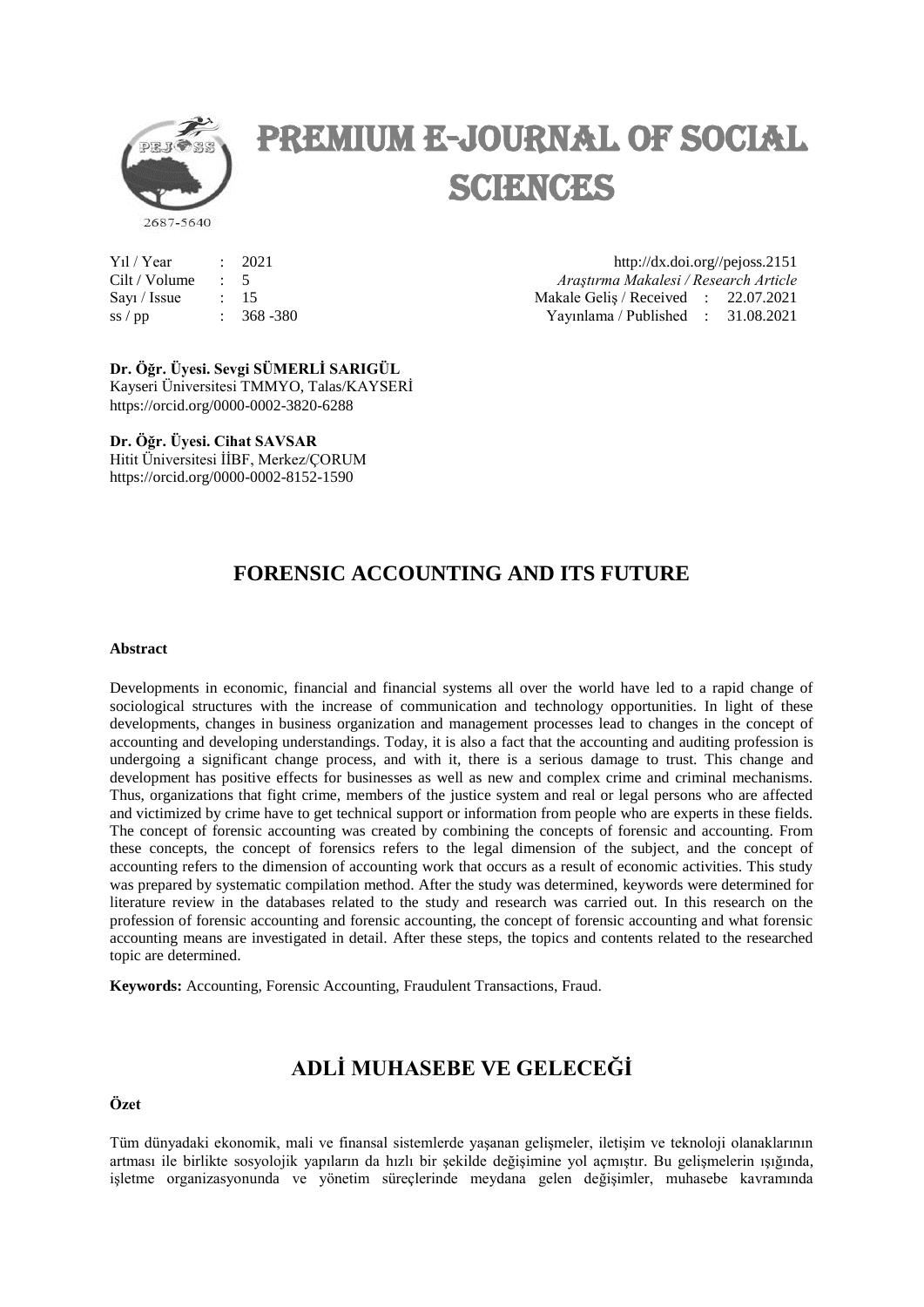değişimlere ve gelişen anlayışlara yol açmaktadır. Günümüzde muhasebe ve denetim mesleğinin önemli bir değişim sürecinden geçmesi ve bununla birlikte de güven konusunda ciddi boyutlarda zedelenme olduğu da bir gerçektir. Bu değişim ve gelişim işletmeler açısından olumlu etkiler yarattığı gibi yeni ve karmaşık suçlar ve suç işleyen mekanizmalar da ortaya çıkarmaktadır. Böylece suç ile mücadele eden kuruluşlar, adalet sisteminin üyeleri ve suçtan etkilenip mağdur olan gerçek veya tüzel kişiler bu alanlarda uzman olan insanlardan teknik destek veya bilgi almak zorunda kalmaktadırlar. Adli ve muhasebe kavramlarının bir araya gelmesi ile Adli Muhasebe kavramı oluşturulmuştur. Bu kavramlardan adli kavramı, konunun hukuksal boyutuna, muhasebe kavramı ise iktisadi faaliyetler neticesinde oluşan hesap işleri boyutuna değinmektedir. Bu çalışma sistematik derleme yöntemiyle hazırlanmıştır. Çalışma belirlendikten sonra çalışma ile ilgili veri tabanlarında literatür taraması için anahtar kelimeler belirlenerek araştırma gerçekleştirilmiştir. Adli muhasebe ve adli muhasebecilik mesleğini konu alan bu araştırmada, adli muhasebe kavramı ve adli muhasebenin ne anlama geldiği detaylı bir şekilde araştırılmıştır. Bu adımlardan sonra araştırılan konu ile ilgili başlıklar ve içerikler belirlenmiştir.

**Keywords:** Muhasebe, Adli Muhasebe, Hileli İşlemler, Hile.

#### **1. INTRODUCTION**

Advances in information technologies present new opportunities for individuals and institutions in economic and commercial life, while bringing risks and threats. In today's economic conditions, where economic activities are diversified and the way they do business changes rapidly, they need to keep up with these developments in the regulatory institutions of economic and commercial life. As a matter of fact, each new development can lead to legal consequences due to the risks it carries. One of the professions most positively affected by the developments in information technologies is accounting and accounting-based professions.

Since the early 2000s, forensic accounting, which is an accounting-based field with consequences and effects around the world, is frequently the subject of academic studies. On the other hand, the type and diversity of trade relations increased at a time when there were no limits in trade, and it was necessary to address the issue of fighting crimes and criminals in this field on an international level. In fact, cybercrime is rapidly entering the scope of forensic accounting, which has been around for a long time but has become even more important with the digitalization experienced in recent years.

In many developed countries of the world, especially in the United States, there is now a tendency to specialize in forensic sciences as well as in different fields. Forensic accounting, which is a sub-branch of audit, which is one of the most important elements of the accounting field; it is positioned as a branch of science that develops the techniques used for research, detection and prevention of fraudulent transactions, which are likely to occur especially in financial studies in enterprises (Pehlivan and Dursun, 2012:129).

Due to the increase in the number of enterprises in today's conditions and the growth in volume, the complexity seen in the activities of the enterprises, irregularities in carrying out the transactions constitute a situation that makes it difficult to uncover them by employees following the normal procedure. However, widespread use of information technologies; the presence of equipped technical staff who know the errors and deficiencies in computer and internet security systems; increase in crimes such as bribery, embezzlement, money laundering; fraudulent transactions have led to a further increase in corruption (Bekçioğlu et al., 2013:2).

As a result, accounting is becoming more and more complicated in parallel with the increase in competition and the developing technology; The audit profession, which is against fraud and corruption, is also on its way to gaining institutionalism and expertise. The most important concrete development in this process is the emergence of forensic accounting as a branch of science (Çabuk and Yücel, 2012: 27).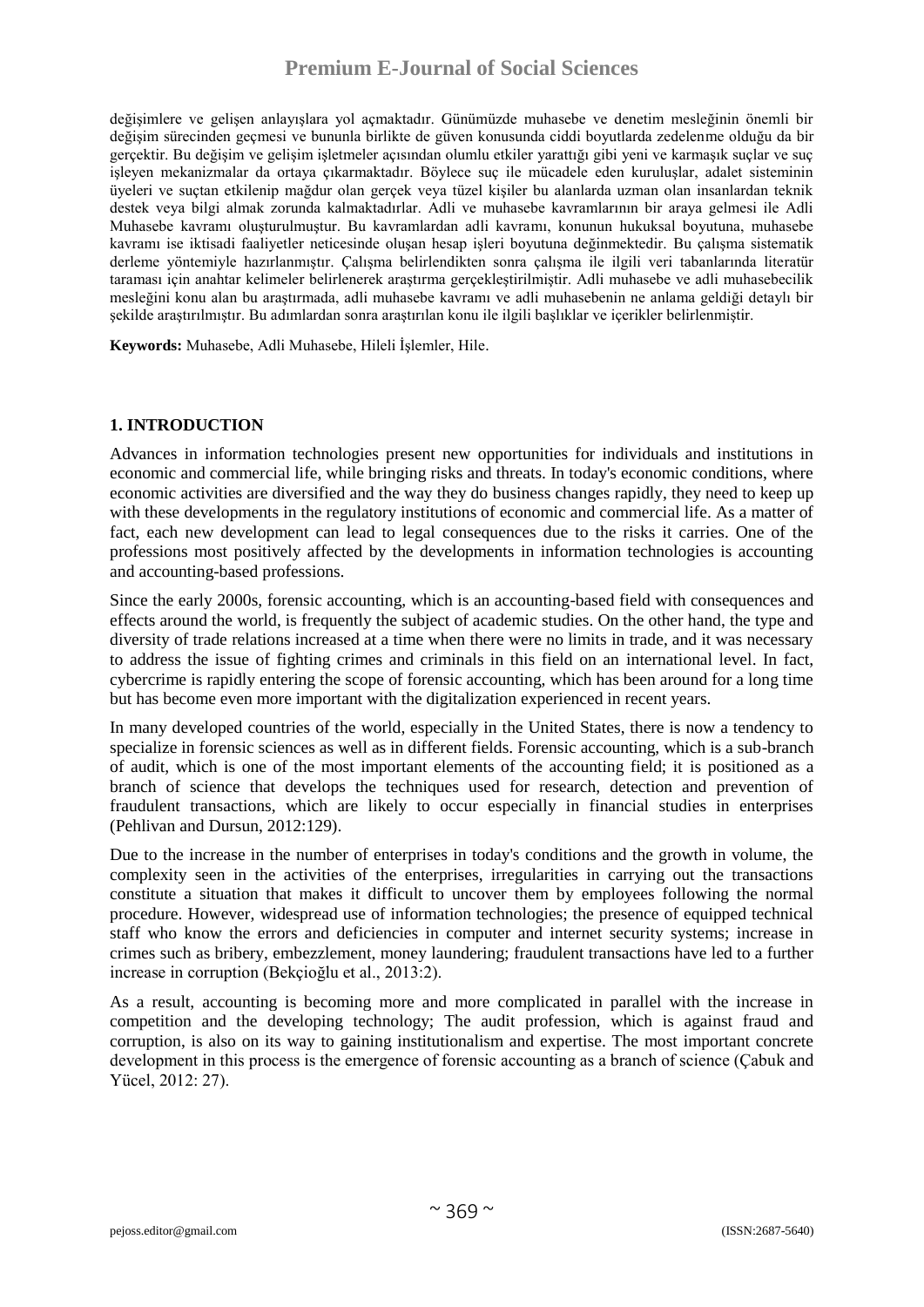### **2. FORENSIC ACCOUNTING and RELATED CONCEPTS**

#### **2.1. Forensic Accounting Concept and Historical Development**

In the concept of "forensic accounting", which arises with the combination of the words forensic and accounting, the word forensic defines the legal dimension of the work, while the accounting dimension refers to the accounting works related to economic transactions. Therefore, the field of working together in the accounting works that arise as a result of economic activities emerges as an intersection of legal and accounting with the concept of forensic accounting (Karacan, 2012:107).

It is seen that many authors make definitions in the literature related to forensic accounting. For example, according to Terzi and Gülten (2014), in the face of a situation that concerns the judicial science and may cause a legal dispute, it is stated as obtaining findings and evidence using various methods of investigation and analysis and finally reporting the results to the relevant persons. As a concept, the word "judicial" is "the subject of court or public debates; related or used for these discussions" (Aktaş and Kuloğlu, 2008:103).

Forensic accounting; it involves the application of special skills such as accounting, audit procedures, finance, quantitative methods, research and investigations. It also contains information about certain areas of law. This knowledge, combined with these skills, allows forensic accountants to collect, analyze and evaluate evidence and to communicate the findings to those concerned (Crain, et all., 2016:3). In today's conditions, the boundaries of the forensic accounting profession, also called fraud control or investigative accounting, are not limited to commercial crimes. In murder cases in criminal courts, even divorce cases in family courts, the work of forensic accountants is used (Aktaş and Kuloğlu, 2008:112).

Although forensic accounting carries out activities in different fields, it is interested in all kinds of events that include issues such as accounting and finance. Provides different services such as fraud audit, evidence collection and presentation, valuation, account analysis, loss calculation to interested parties for lawyers, law enforcement, insurance companies, financial institutions, NGOs and many other professional groups (Bekçioğlu, Coşkun and Gümüş, 2013:6).

In fact, forensic accounting has been available for thousands of years. In ancient Egypt, accountants were known as the pharaoh's eyes and ears. According to some reports, former forensic accountants were adept at getting to the truth, and it is understood from the records that we occasionally used harsh interrogation techniques and even torture as part of their work (Crain et al; 2016:5). It can be said that between 3300-3500 BC, economic transactions were written on clay tablets in Egypt and Mesopotamia and manipulative transactions related to these transactions were the first transactions subject to forensic accounting.

By the 1800s, it was seen that most lawyers provided financial advice to their taxpayers, while accountants acted as expert witnesses in cases. Finally, by the 1900s, it is known that forensic accounting was on the agenda of the academy and various legal regulations were included in the subject on which various articles were written (Karacan, 2012:106-107). On the other hand, the concept of forensic accounting emerged with a court order regarding the goods that were the subject of bankruptcy in a case first seen in 1817, similar to today's. The first article on the "concept of forensic accounting" was published by Maurice E. Peloubet (partner of New York City Accounting Firm) in 1946 and published in the literature (Crumbley, 2001:181).

Multinational companies are increasing with the increasing level of globalization as a result of technological developments; Accordingly, it is seen that corruption is on an upward trend and methods and techniques that require broader research have become necessary. One of the consequences of these developments has been the emergence of a type of accounting that focuses solely on the detection of cheats and corruptions related to commercial life. Due to the increasing complexity of commercial life, a large number of new and technical concepts have emerged, and as a natural consequerian result of these developments, courts and lawyers have begun to feel the need for technical support and expert support that can be more effective in dealing with the events they are striving to conclude (Bozkurt, 2000 a:56-57).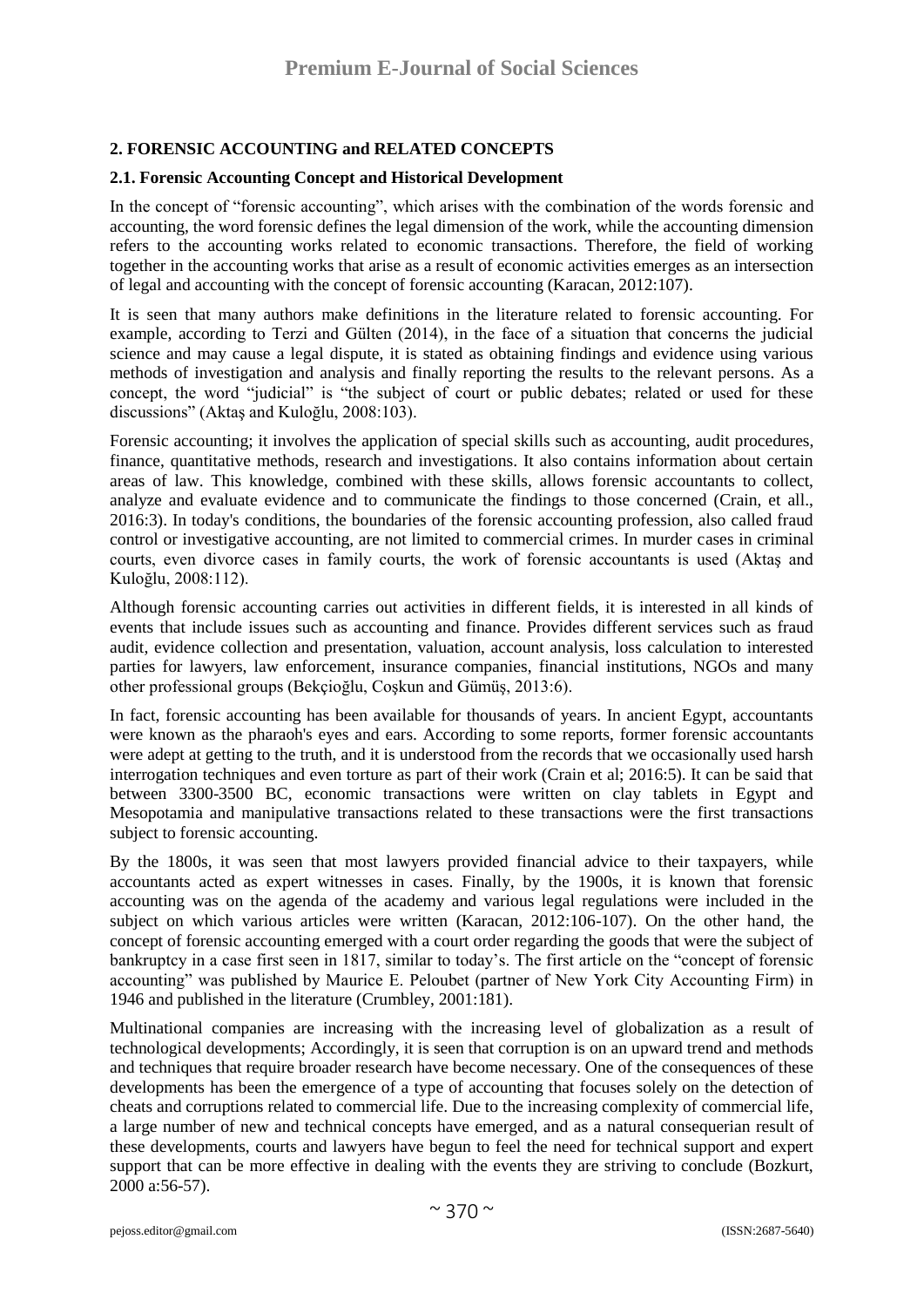Forensic accounting is a field of science where financial events that have entered the court process in accordance with generally accepted accounting standards are reinterpreted by experts or institutions in terms of law and accounting and work is carried out to conclude according to the closest situation that should actually be. In this context, forensic accounting collects evidence to solve legal problems between individuals and institutions; it refers to the disclosure of these problems as much as possible through the use of financial capabilities and research (Pamukçu, 2017:229).

#### **2.2. Forensic Accounting Profession and Forensic Accountant**

The shape of mistakes, deceits and corruptions in enterprises has changed with technological developments and increasing globalization and this change has revealed the need to specialize in accounting and auditing. This has led to the emergence of the profession of forensic accounting, especially in western countries where capital and money markets are developed (Kurt and Elagöz, 2015:218).

In many countries, forensic accountants, called forensic experts, cheat inspectors or forensic accounting investigators, perform these functions. These specialists work in different police and government institutions, science institutes, large audit companies or private offices. Forensic accountants are trained and experienced in resolving financial disputes through document analysis, including both financial and non-financial information, interviews and third-party inquiries. Forensic accountants are members of a large group of professionals, including those conducting financial investigations, and their duties span a wider area (Skalak, Alas and Sellito, 2006).

In this context, forensic accounting acts as a bridge between accounting and law in order to assist the decisions of judicial institutions, in order to provide solutions to disputes and disputes that arise in matters involving accounting and finance, especially commercial cases (Owojori and Asaolu, 2009:184). The main purpose of the field of forensic accounting can be defined as a functional function that performs the task of a communication channel for the exchange of information between lawyers and accountants (Pazarçeviren, 2005:1).

#### **2.3. Forensic Accounting and Audit Relationship**

The concept of auditing includes the concepts of "Revision, Control, Inspection, Expertise, Auditing" used in western languages and the meanings of "to examine, to examine, to inspect, to control" used in Turkish (Yazıcı, 1987:5). Auditing is a concept that comes up in every moment of life and is frequently used. Auditing, which is one of the management functions, is a function that must be fulfilled in order for enterprises to reach the target. Auditing in general: it is defined as a systematic process in which allegations of economic activity and events are impartially collected and valued in order to investigate the degree of compliance with predetermined criteria and to inform those interested in their results, and to investigate whether certain standards accepted by everyone inside and outside the enterprises are complied with by maintainingthis situation in accordance with the rules on a regular basis (Kaval, 2008:3).

Forensic accounting and accounting auditing have similarities in many respects. Indeed, forensic accountants often use procedures and, like auditors, perform their professions with professional skepticism. Like auditors, for example, they both examine the evidence (usually financial) and make professional judgments about what they observe. But the overall objectives of these two types of tasks are very different. The purpose of accounting auditing is usually to provide an audit opinion on whether financial statements as a whole are presented in a fair way. In contrast, the field of forensic accounting is more of a focus on specific areas. In other words, while the purpose of the accounting audit is to provide an opinion on the financial statements prepared by the enterprises, forensic accounting reports the findings by focusing on the specific needs of customers (Crain et all., 2016:4). On the other hand, forensic accounting requires evidence collection techniques, research methods and audit techniques used in audit science (Pamukçu, 2017:235). The concepts of forensic accounting and auditing, which have similarities with each other, areas of collaboration, complementaryness of each other, as well as significant differences, are compared in Table 1.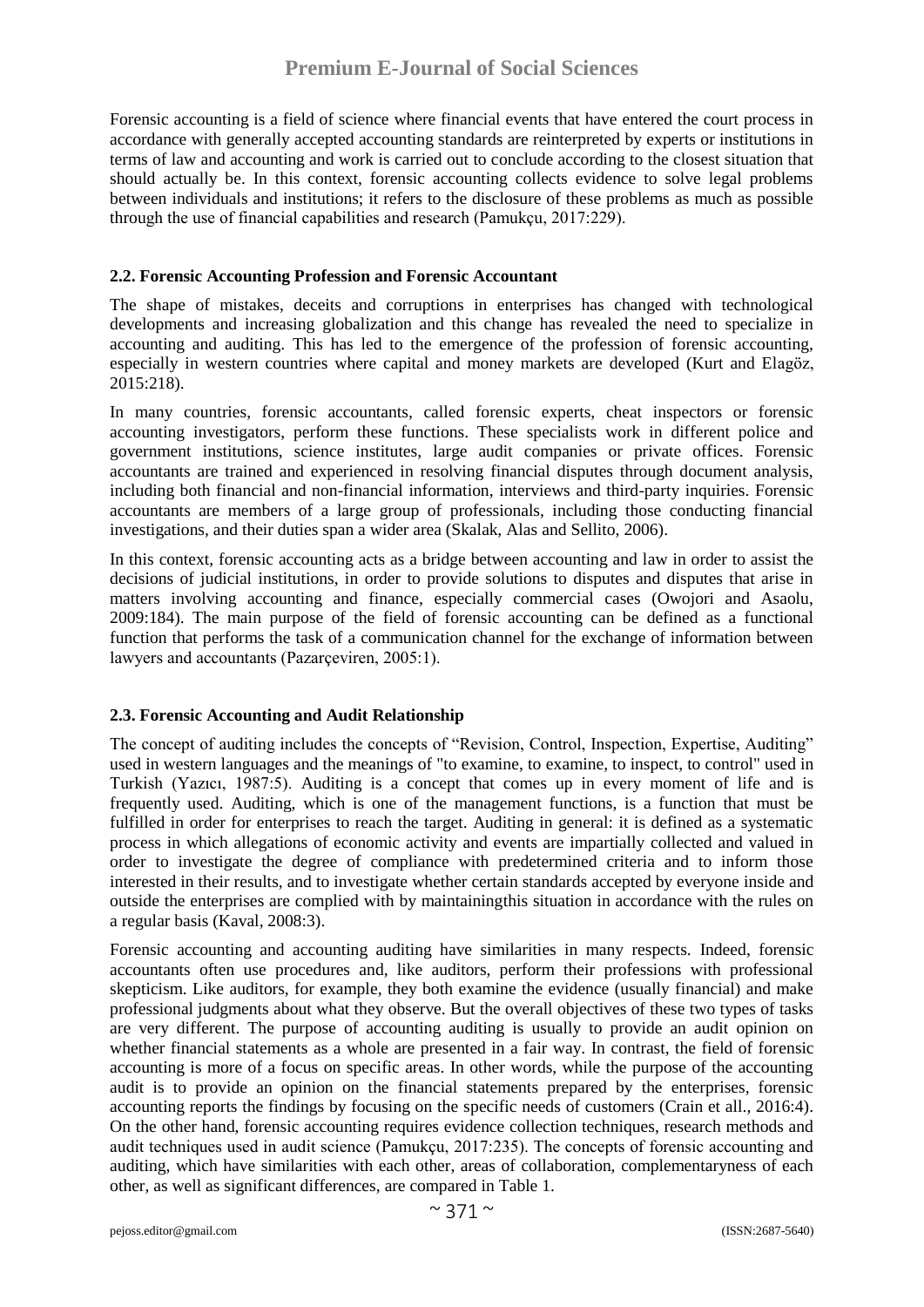| <b>Differences</b>                                                                                                                                                                 |                                                                                                                                         |  |
|------------------------------------------------------------------------------------------------------------------------------------------------------------------------------------|-----------------------------------------------------------------------------------------------------------------------------------------|--|
| <b>Forensic Accounting</b>                                                                                                                                                         | Audit                                                                                                                                   |  |
| It focuses on providing a fact-based opinion that has not yet been<br>known or uncovered in organizations. The forensic accountant<br>sees something that no ordinary eye can see. | It focuses on expressing a professional opinion about the<br>accurate and fair outlook of the financial statements of<br>organizations. |  |
| Expert testimony and investigative procedures                                                                                                                                      | Research operations only                                                                                                                |  |
| It is carried out by the institution upon request.                                                                                                                                 | It is a continuous and periodic routine process                                                                                         |  |
| It handles both legal and criminal cases.                                                                                                                                          | Only takes legal cases.                                                                                                                 |  |
| It acts at the request of individuals and institutions that also<br>concern criminal cases.                                                                                        | It is carried out only within the scope of economic event<br>and operation.                                                             |  |
| It is being investigated for fraudulent accounting transactions<br>and misuse of assets.                                                                                           | The compliance of financial statements with generally<br>accepted accounting standards is examined.                                     |  |
| Reliable to very few statements of business management                                                                                                                             | It is reliable in at least some of the statements of the<br>management of the enterprise.                                               |  |
| Knowledge, skills, training and experience determine the<br>processes.                                                                                                             | Processes are determined by generally accepted audit<br>standards.                                                                      |  |
| Documents of evidence constitute certain conditions in<br>accordance with the legal rules.                                                                                         | In general, certain shape conditions are not searched for<br>the work papers used                                                       |  |
| The study results can focus on several different equal<br>possibilities.                                                                                                           | An idea is reported at the end of the studies.                                                                                          |  |
| Employees do not know the purpose and scope of the research.                                                                                                                       | In general, it is done within the knowledge of the<br>employees.                                                                        |  |
| The depth and possible effects of a suspected specific problem<br>are investigated.                                                                                                | A general and limited opinion on financial statements is<br>provided.                                                                   |  |
| <b>Similarities</b>                                                                                                                                                                |                                                                                                                                         |  |
| Professional skepticism is approached.                                                                                                                                             | Professional skepticism is approached.                                                                                                  |  |
| The aim is to make financial reporting in accordance with the<br>law and legislation                                                                                               | The aim is to make financial reporting in accordance<br>with the law and legislation.                                                   |  |

#### **Table 1.** Differences and Similarities of Forensic Accounting and Audit Concepts

Source: Okaye and Akenbor, 2009:4; Pamukçu, 2017:235 and created by authors.

#### **3. FEATURES of FORENSIC ACCOUNTING and REASONS for NEEDING**

#### **3.1. Features of Forensic Accounting and Forensic Accountant**

It is possible to list the basic features of forensic accounting as follows (Renzhou, 2011):

- It includes forensic accounting, social and professional activities.
- Professional activities related to the society of legal issues related to forensic accounting take place.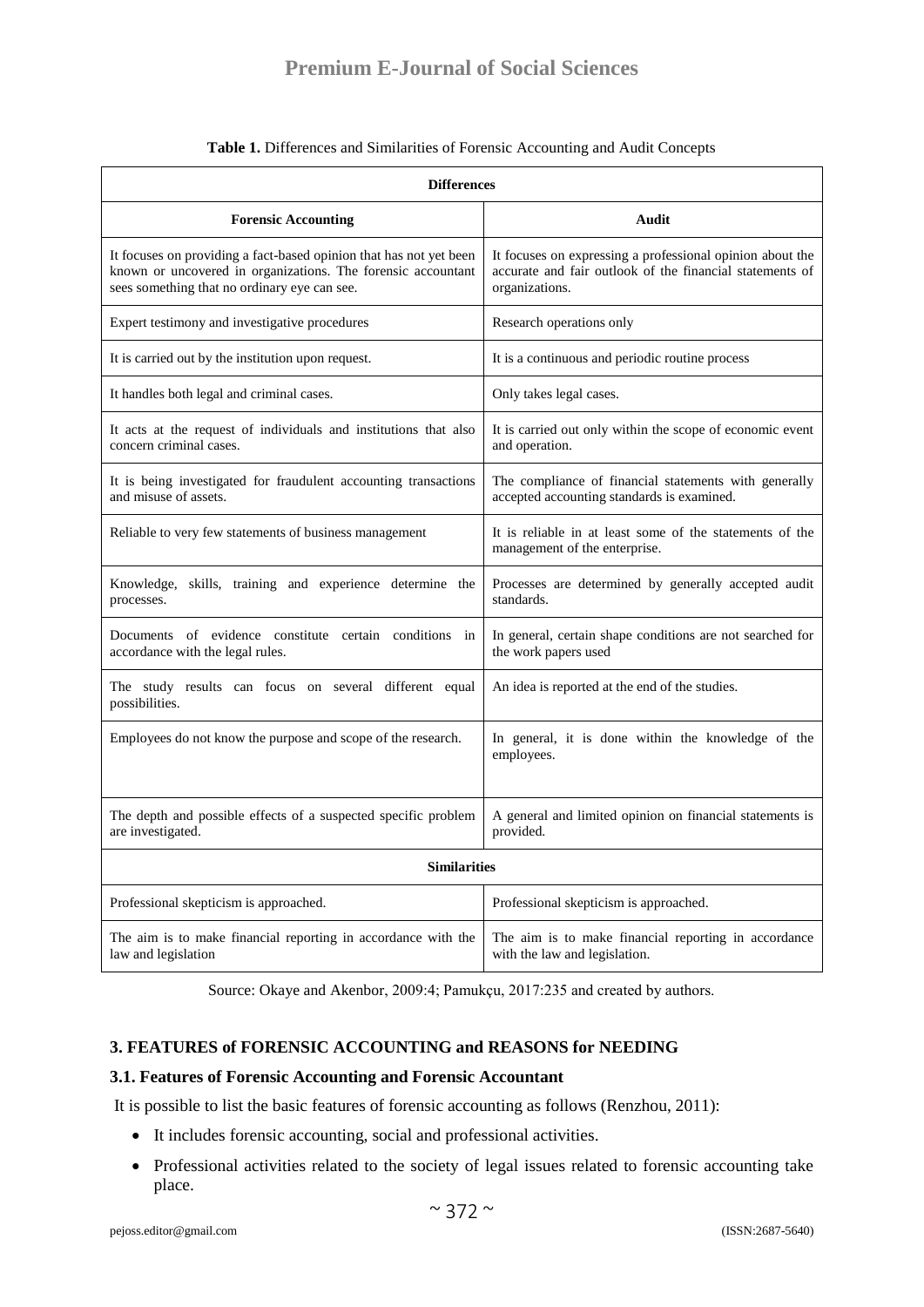- Professional activities in forensic accounting; it acts together with some areas such as accounting, law, auditing and valuation.
- The professional activities of forensic accounting aim to protect the rights of social property.

When forensic accounting comes up and becomes apparent, those who perform forensic accounting are excluded from the logic of ironic accounting; in addition to taking care of their front faces regarding the numbers they use for their records, they also have to apply the look and questioning of their backsides (Bozkurt, 2000a:57). For these reasons, forensic accountants are not able to; receiving high-quality accounting and audit information; they must have sufficient knowledge and skills in different subjects such as law, statistics, research techniques, psychology, criminology (criminal science) and business management (Bozkurt, 2000a:59). From here, the characteristics that forensic accountants should have can be listed as follows;

- $\checkmark$  **Being Curious**: The forensic accountant should follow the developments that take place professionally with interest and curiosity and bring to the fore the skepticism required by his profession in his studies.
- $\checkmark$  **Being Persistent**: The forensic accountant should go further than the generally accepted accounting principles and auditing standards until he or she puts the final point of the work in charge, and subject every dimension of the case to evaluation, investigation and examination.
- $\checkmark$  Creativity: For the forensic accountant, beyond the dominance of generally accepted accounting principles and auditing standards, it is necessary to examine the case in full detail, focus on the whole and adopt the way to achieve the solution by examining the case in detail, such as detective investigation.
- $\checkmark$  Intuition: The forensic accountant must have the ability to carry out an independent assessment of each case, a review focused on capturing the original points in each case, an adequate level of operational intuition and judgment, and the ability to activate an analytical, logical and clear thinking for their decisions.
- **Psychology Information**: Since the main task for the forensic accountant is to investigate the alleged fraud and arrest the persons/persons connected to the crime, forensic accountants use their psychological abilities to take statements from witnesses and suspected individuals.
- **Ingenuity in Communication**: Forensic accountants should be able to use written and verbal communication methods effectively and successfully when they bring their work to the presentation stage, and they should be able to establish their relationships with people at a healthy level.
- **Ability to Make Professional Decisions:** Forensic accountants must have the skills related to an adequate professional equipment and have full self-confidence. Due to the fact that the information and decisions to be made by the forensic accountant are of close interest to the case and its parties; It is important that they make their decisions in light of the information obtained based on their research, without being influenced by anyone.

#### **3.2. Reasons and Future of Forensic Accounting**

Since the periods when conflicts of interest have come to the fore due to the existence of economic relations and the development of business-employee relations with the industrial revolution, cases covered by forensic accounting have always been seen. Because at the core of forensic accounting lies the phenomenon or claim of unfair interest, which has economic consequences.

Today, the increase in employee fraud seen in enterprises has also differentiated the expectations of the business management for the accounting services offered to them. Business administrations have become waiting for accountants or auditors to provide services that can detect such fraudulent transactions. However, both classical accountants and auditors do not have a mission to perform such a service. Therefore, the need for an accounting branch focused on uncovering cheats and economic consequences, i.e. forensic accounting, is increasing day by day (Kaya, 2005:50).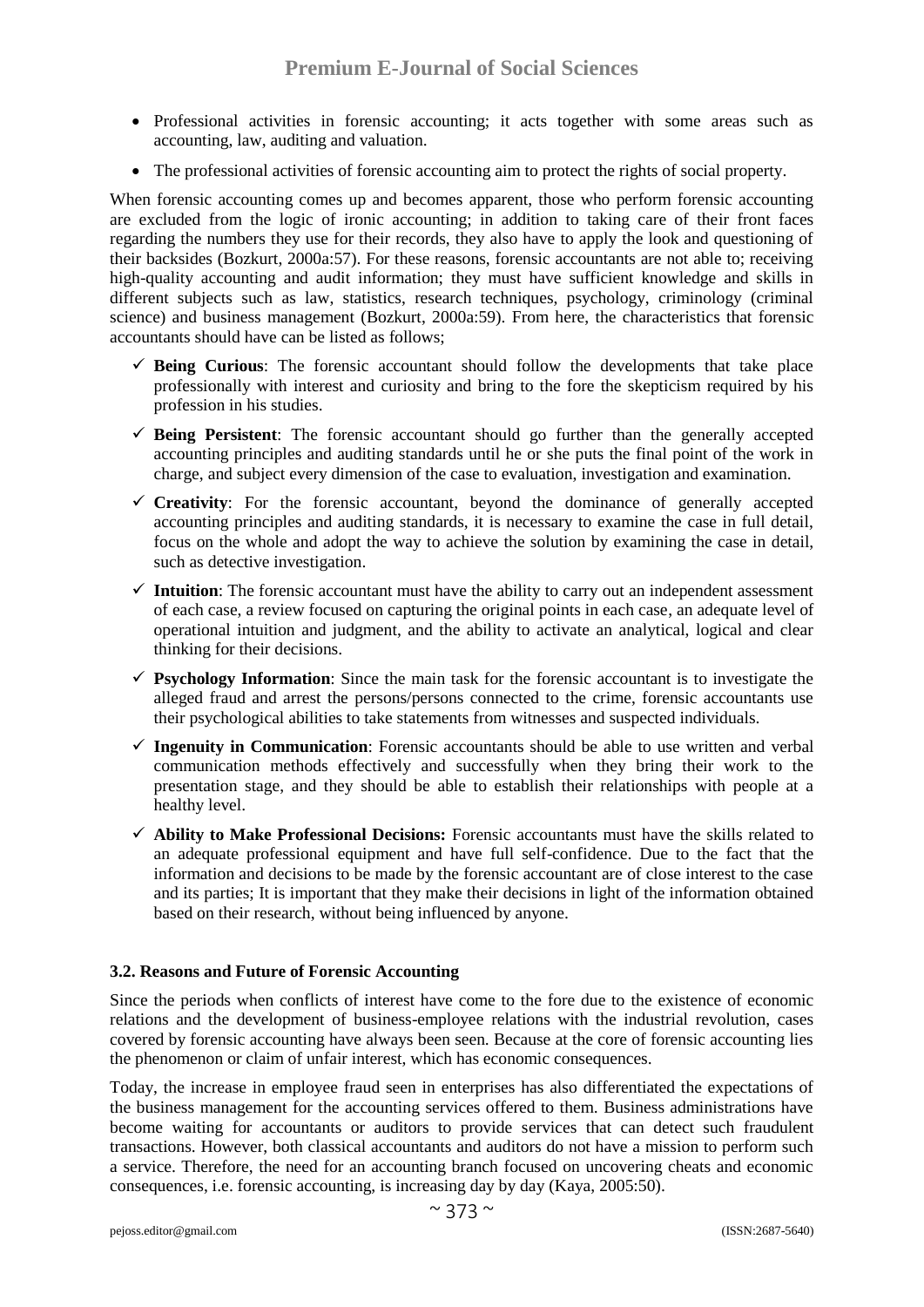## **Premium E-Journal of Social Sciences**

When we look at the reasons why the concept of forensic accounting has come up; In addition to the above mentioned, accounting-related scandals that have been experienced globally in recent years and reflect negative results have also had effects. As a result of these scandals, the reliability of the accounting profession decreased, the importance of forensic accounting and the level of need felt increased (Al, 2014:97). After the accounting scandals manifested in global dimensions, it was understood that it required an accounting branch that required greater consideration of the legal dimension during the accounting of transactions. It is clear that forensic accounting within the scope of forensic sciences, which evaluates the accounting profession from a new perspective (Dench, 1999:47), establishes a common ground in the middle of the legal and accounting disciplines, and arises as a natural result of these needs.

The phenomenon of professional specialization is one of the main reasons for the need for forensic accounting. Recently, it is expected that professional specialization is the necessary condition in all fields and that the people who perform the profession know all the details of the field related to their profession. As is known, lawyers and judges are known as experts in the science of law and should not be expected to be experts in financial affairs, accounting and finance. Forensic accountants are consulted as experts in cases that go to the courts on issues such as financial affairs and economic relations, which require a very separate specialty (Pamukçu, 2017:231). Forensic Accounting specialty; it is expressed in the form of a whole of skills related to accounting, auditing and examination. The reasons that affect the formation of this area are generally as follows (Bozkurt, 2000a:56-57).

- $\checkmark$  As a result of increasingly complex business transactions, it is seen that individuals and institutions are increasingly resorting to the courts.
- $\checkmark$  It is understood that relations between individuals and institutions and the state are becoming more and more problematic in society.
- $\checkmark$  The number of corruptions carried out by employees in enterprises is increasing and they are becoming more difficult to prevent or uncover.
- $\checkmark$  It is seen that many businesses have failed with large amounts.
- $\checkmark$  The events handled by the courts and lawyers make the support of the experts directly felt more needed.

On the other hand, with the intensive use of technology in accounting as in all areas, corruption has become electronic and difficulties in controlling corruption have further increased the risks of fraud and corruption (Özkul Ulucan and Pektekin, 2009:59). Accounting tricks seen in commercial enterprises can cause damage to many business-related segments, from company partners to employees, credit institutions, the public and auditing companies (Pazarçeviren, 2005:2).

#### **3.3. Stages of Forensic Accounting**

In forensic accounting, each task has its own uniqueness. Therefore, it is inevitable that a processing approach and ways to be followed, which are the subject of forensic accounting, will also be special. In addition, usually, the forensic accounting process includes the following steps (Forensicaccounting, 2005).

- $\checkmark$  Meeting with The Customer: As a result of this process, it will become easier to understand the current situation, the actors involved and the problems involved.
- **Determination of Conflict**: Dispute control should be carried out first with the emergence of the parties.
- **Premise (Preliminary) Research**: It will be of great benefit to conduct preliminary research before embarking on an action plan with details (draft case, work to be done). This step should be taken as an example of the details of the problem and the subsequent plans.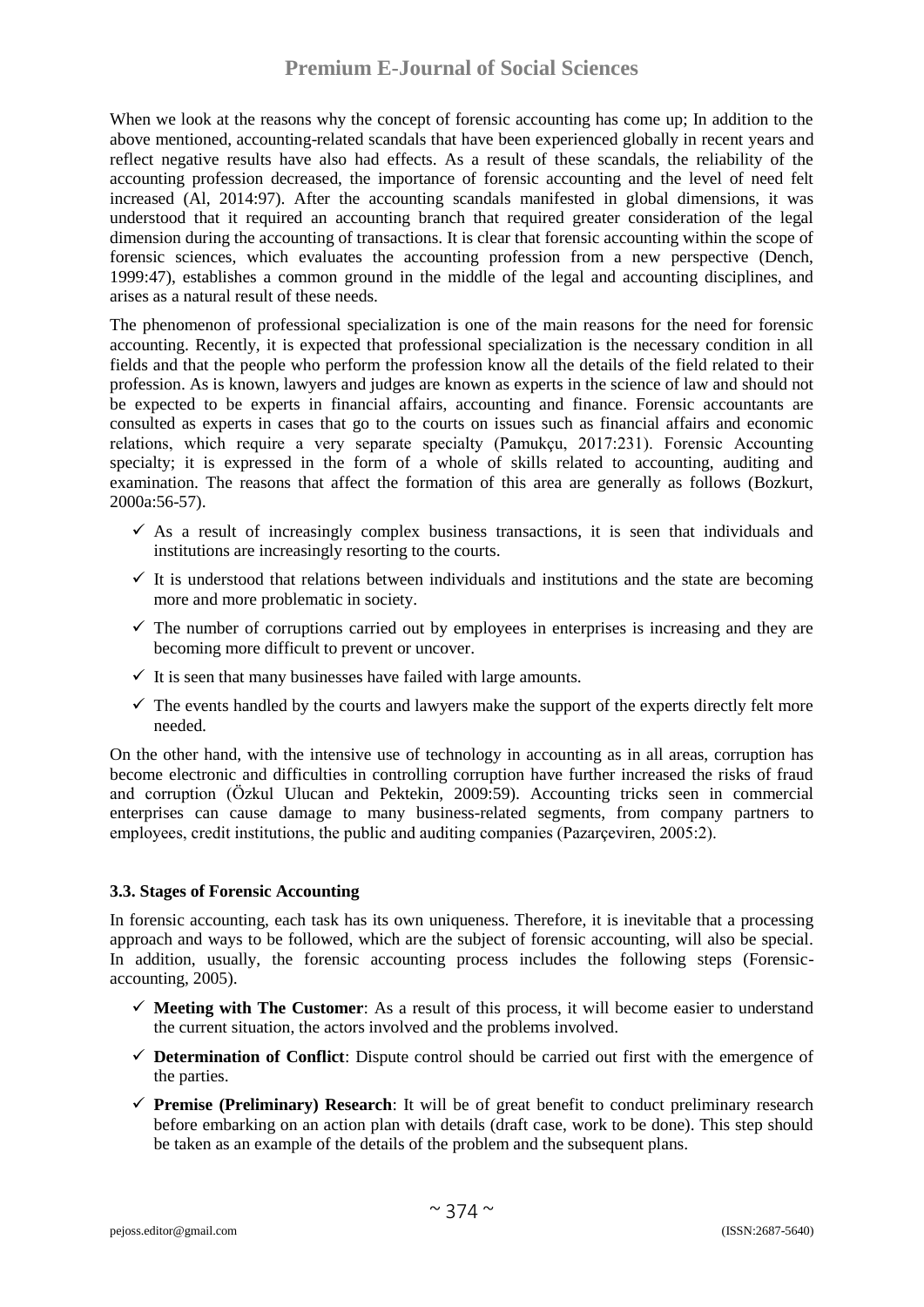- **Preparation of an Action Plan:** The data obtained from the meeting with the customer and the precursor research made during the preparation of this plan will ensure the most accurate use of the specified targets and the methodology to be used to achieve these goals.
- **Obtaining Accurate Evidence:** The determination of documents, assets, numerical data, evidence or expert reports on the realization of the person or institution and the event, based on the nature of the case, are included in this context.
- $\checkmark$  **Analysis**: The analysis may include the following articles in line with the nature of the case:

#### **3.4. Methods Used in Forensic Accounting**

In cases involving a significant amount of data, today's forensic accountant must have the technology available to obtain data, sort and analyze data, and even measure and classify results through computer control and various other techniques (Yadav and Yadav, 2013:4). To detect the frauds covered by forensic accounting; data mining methods, Benford's Law and the Relative Size Factor (RSF) methods are used (Panigrahi, 2006:1426).

Some research based on cheating has been carried out by ACFE on different dates. In these studies, it was found that 10% to 12% fraudulent transactions can be determined by the auditors on average. With informational and technological developments, audit programs that have an impact in today's conditions and are anti-cheating and fraud investigations are provided (Pearson and Singleton, 2008:547-548). However, it is not possible to detect the fraudulent transactions of today's digital environment using classical methods.

Forensic accountants use data mining methods to detect cheats, especially to uncover anomalies in large volumes of data (Crumbley, 2001:208). Forensic accounting is also widely used in data mining, which is a method for detecting abnormalities by querying electronic data obtained from different computers and networks (Ulucan, 2009:70).

Benford's Law is a mathematical method used especially for businesses with a large database and shaped by the logic of comparing the frequency of the emergence of numerical values (frequencies) with the frequency of the first numbers appearing in a real accounting universe. When the results of an analysis in this context are examined; if the distribution of frequencies reveals a distribution that does not comply with benford's law, it means that there is a risk of accounting fraud (Terzi and Kasap, 2007:118).

The Similar Size Factor (RSF) reveals a data set or elements that are considered outliers that are not considered commonplace. The principle of this method is based on the understanding that transactions should have a distribution that is considered normal, while other distributions cannot be considered normal. As an exception to this method, outliers; may also be caused by duplication, i.e. transactions that are not considered fraudulent (Panigrahi, 2006:1427).

On the other hand, audit procedures and financial ratios are also used to identify fraudulent transactions. Financial ratios may reveal transactions or anomalies that are not considered usual in practice.

#### **4. SCOPE and APPLICATION AREAS of THE FORENSIC ACCOUNTING**

Forensic accounting is used in many different sectors and in a wide area. Some of the activities that can be entered into the service area of forensic accountants can be listed as follows (Pazarçeviren, 2005:11–12);

- $\checkmark$  Partnership or shareholder litigation,
- $\checkmark$  Personal injury claims / motor vehicle accidents, fatal accidents
- $\checkmark$  Work stop / other claims that may be requested from insurance,
- $\checkmark$  Civil and criminal law cases related to management / employee fraud investigations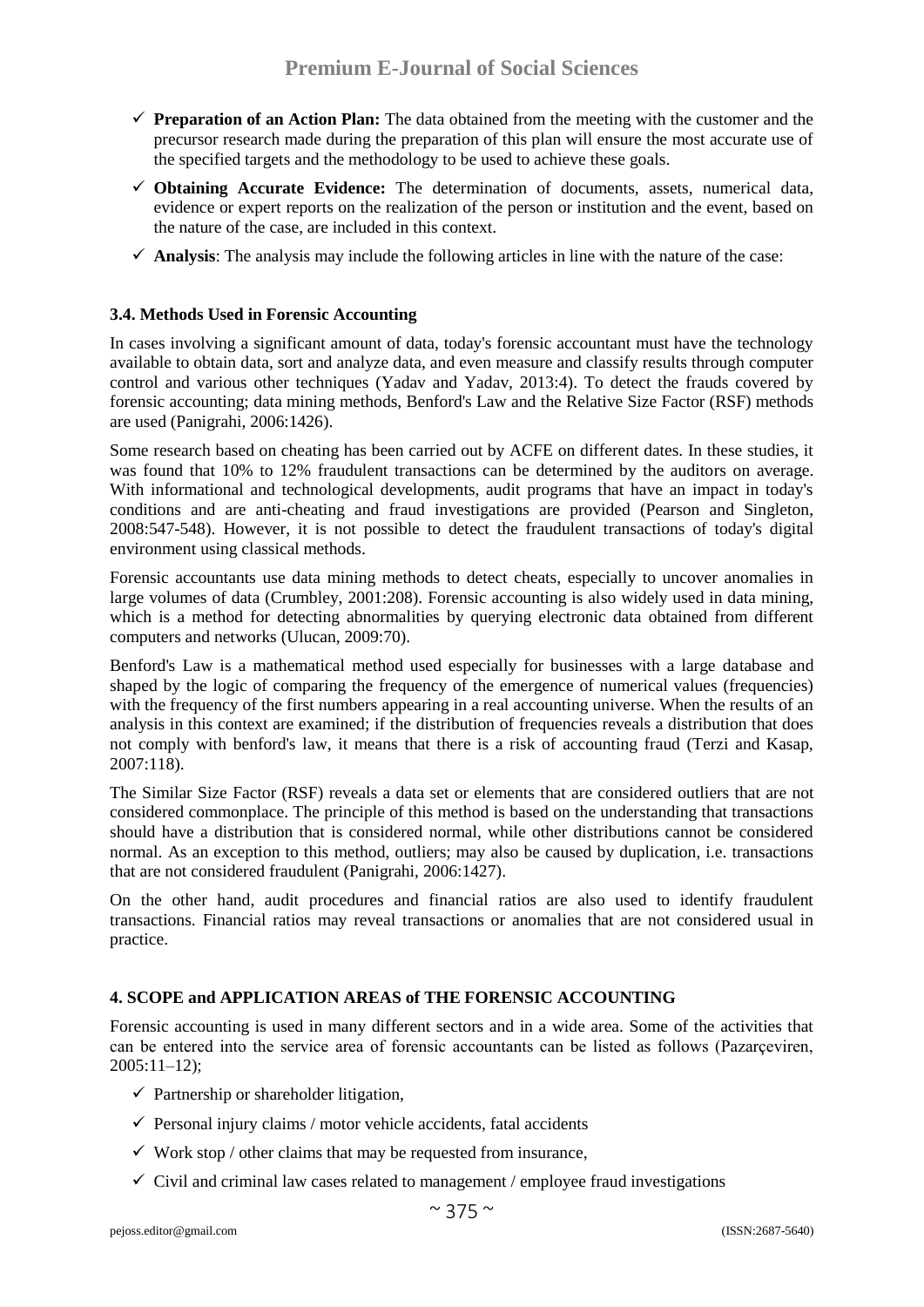- $\checkmark$  Financial disputes related to divorces,
- $\checkmark$  Lawsuits related to the financial losses of the enterprise,
- $\checkmark$  Work omissions.
- $\checkmark$  Settlement / Arbitration
- $\checkmark$  Company Valuations

Forensic accountants carry out various analyses in order to understand the reasons for accounting, which are examples above and have financial and economic consequences, and to prove the alleged crime. In addition, it is seen that they are working on taking measures to prevent these actions. In addition to being legally meaningful, the forensic accountant presents his findings to the courts by acting as an independent and expert person (Aydın, 2018:20).

There are different opinions in the literature about which sub-areas of forensic accounting are divided. As a matter of fact, in line with the opinions of some researchers; Accounting includes two main areas with the names of fraud auditor and case support consultancy (Kaya, 2005:52; Crain et all, 2016:4). Other researchers have found that applications for forensic accounting include; They divide the field of expert testimony into three, including accounting fraud auditor and case support consultancy (Pazarçeviren, 2005: 4; Toraman et al., 2009:37; Elitaş, 2012: 158; Özdemir, 2017: 22).

According to Doğan and Ünal Uyar (2020), forensic accounting is divided into four sub-departments as case support counseling, expert testimony, misconduct-fraud-corruption research and expert expertise. However, it is generally seen as a more accepted approach in which forensic accounting is discriminated against in three sub-areas. Accordingly, sub-working areas of forensic accounting; the case will be treated as support counseling, investigative accounting and expert testimony.

#### **4.1. Litigation Support Consultancy (Legal Support)**

In the field of case support consultancy of forensic accounting, there is a phenomenon of assisting lawyers in solving problems before or during the litigation process. Counseling support is provided to lawyers in case support consultation (Curtis, 2008:590). In this context, the forensic accountant collects and analyzes reliable, useful and relevant financial data in order to support the case and presents the results in a report. In addition to these procedures, the forensic accountant can prepare the questions as sworn witnesses and direct the inquiry (Owojori and Asaolu, 2009:185). Examples include the scope of consultancy services provided by forensic accountants within the scope of legal support in the courts; (Gülten and Kocaer, 2011:316).

- $\checkmark$  In fraudulent bankruptcy situations
- $\checkmark$  Calculation of receivables and determination of irregularities
- $\checkmark$  In the sharing of goods in divorce cases
- $\checkmark$  In the determination of material losses arising as a result of manager or employee fraud
- $\checkmark$  In the disclosure of fraud transactions using payment instruments such as credit cards, checks, promissory notes, etc.
- $\checkmark$  In business cases.
- $\checkmark$  In the determination of frauds in matters concerning tax law;
- $\checkmark$  In the examination of the compliance of financial statements and accounting records with the legislation
- $\checkmark$  In resolving disputes in situations such as mergers, divisions and liquidation that fall under the field of commercial law
- $\checkmark$  In the determination of transactions related to money laundering;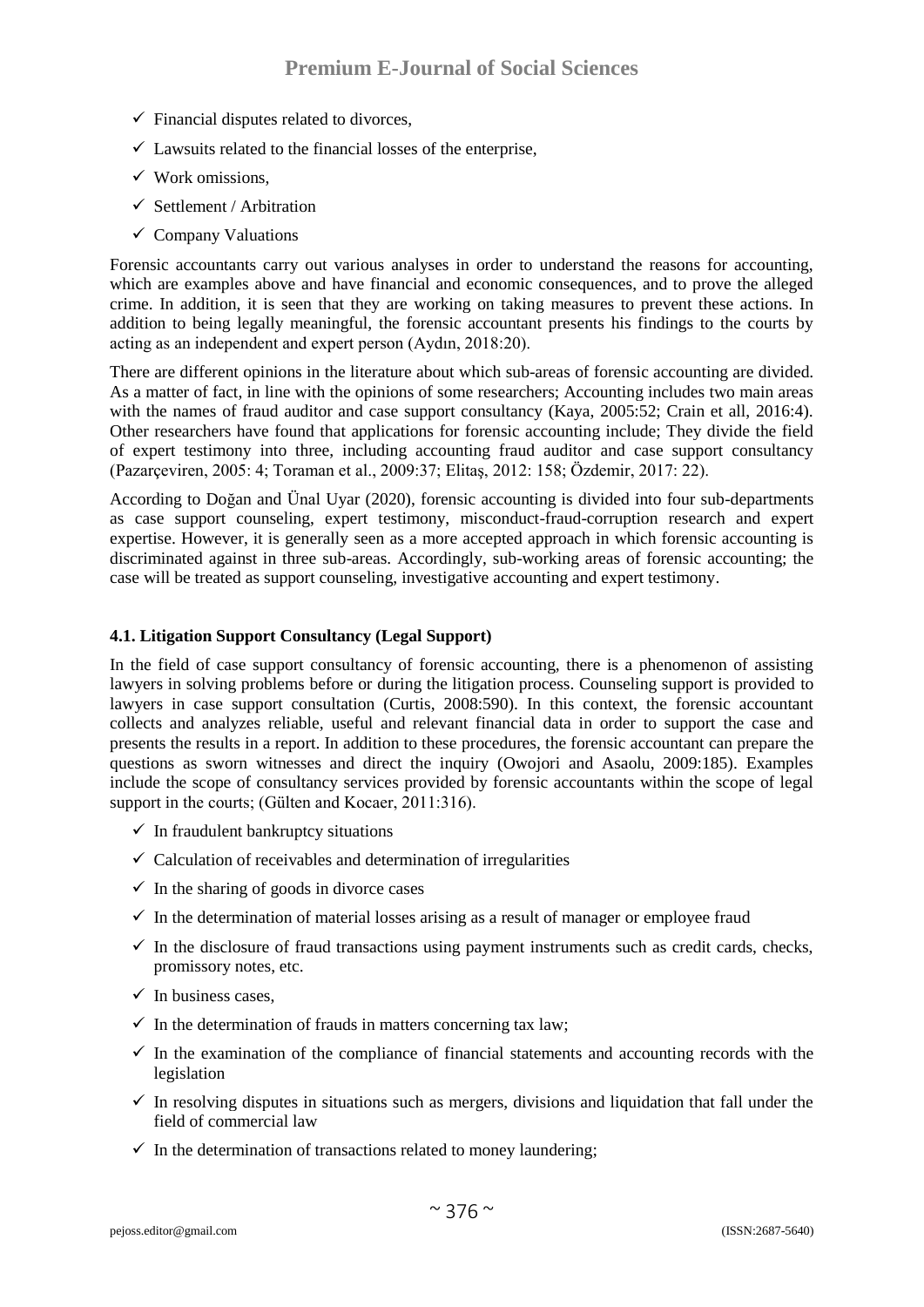$\checkmark$  In the determination of the crimes arising within the framework of the Capital Market Law, forensic accountants are applied.

#### **4.2. Investigative Accounting-Fraud Audit (Administrative Support)**

Detecting fraud and corruption is one of the most important areas of forensic accounting. Fraud and corruption investigations are involved in the activities of enterprises to prevent fraud and corruption as well as within the framework of the ongoing investigation (Aydin, 2018: 21). Fraud control is a new field that combines legal interrogation methods with standard techniques in practice (Emir, 2008:110). Fraud control, in a broader sense, determination of frauds that take place within the enterprise and taking countermeasures; in order to increase the efficiency rate and to carry out the activities in the enterprise more healthily; studies on fraud and corruption that can be considered important in a timely manner and without causing huge losses (Çankaya and Gerekan, 2009:94-95; Çabuk and Yücel, 2012:35).

Recently, there has been an increase in the number of scams carried out by senior management or employees in many different ways and this situation has become a significant problem. As a matter of fact, the results of research from different countries show that 6% of the annual revenues of enterprises are lost due to such transactions. Some of these fraudulent transactions revealed in the increasing number and amount are shown below (Bozkurt, 2000b:63-68);

- $\checkmark$  Frauds related to investments.
- $\checkmark$  Commercial bribes and commissions,
- $\checkmark$  Frauds related to banking transactions.
- $\checkmark$  Tricks related to electronic fund transfer,
- $\checkmark$  Credit card, computer and internet tricks.
- $\checkmark$  Frauds against their businesses by business employees,
- $\checkmark$  The tricks carried out by the senior management,
- $\checkmark$  Financial statement tricks by business top managements to mislead those involved

The economic consequences of fraudulent transactions carried out by employees, especially in companies, are increasingly reaching. For example, the Association of Certified Cheat Auditors (ACFE) analyzed 2,410 cases of fraud in U.S. companies from January 2014 to October 2015. The average loss per case was \$150,000, the study found. These figures show the extent of losses and problems suffered by fraudulent transactions in enterprises, while also revealing the need to develop new processes for the prevention, detection or reduction of fraud (Arboleda et all., 2018:13).

#### **4.3. Expert Witness**

Expert testimony, which is one of the areas of forensic accounting practice; it includes the evaluation of some issues that need to be examined by the court, the appropriate conclusion within the framework of the relevant legal legislation and the submission of the result to the judicial authorities both in writing and verbally (Karacan, 2012:115). In this context, the expert witness is the person with a certain expertise whose work results are accepted by the judicial authorities in order to help resolve a dispute or to reveal the real situation (Brennan, 2005:1).

The American Association of Authorized Public Accountants has identified the expert witness as a person with a level of knowledge, experience and training who can provide scientific, technical or specialized information on a subject or contribute to the clarification of an event that is the subject of a lawsuit. In this respect, the forensic accountant is the one who informs the judicial authorities about the technical issues that fall under his specialty in relation to the subject of the case (Elitaş, 2012:159).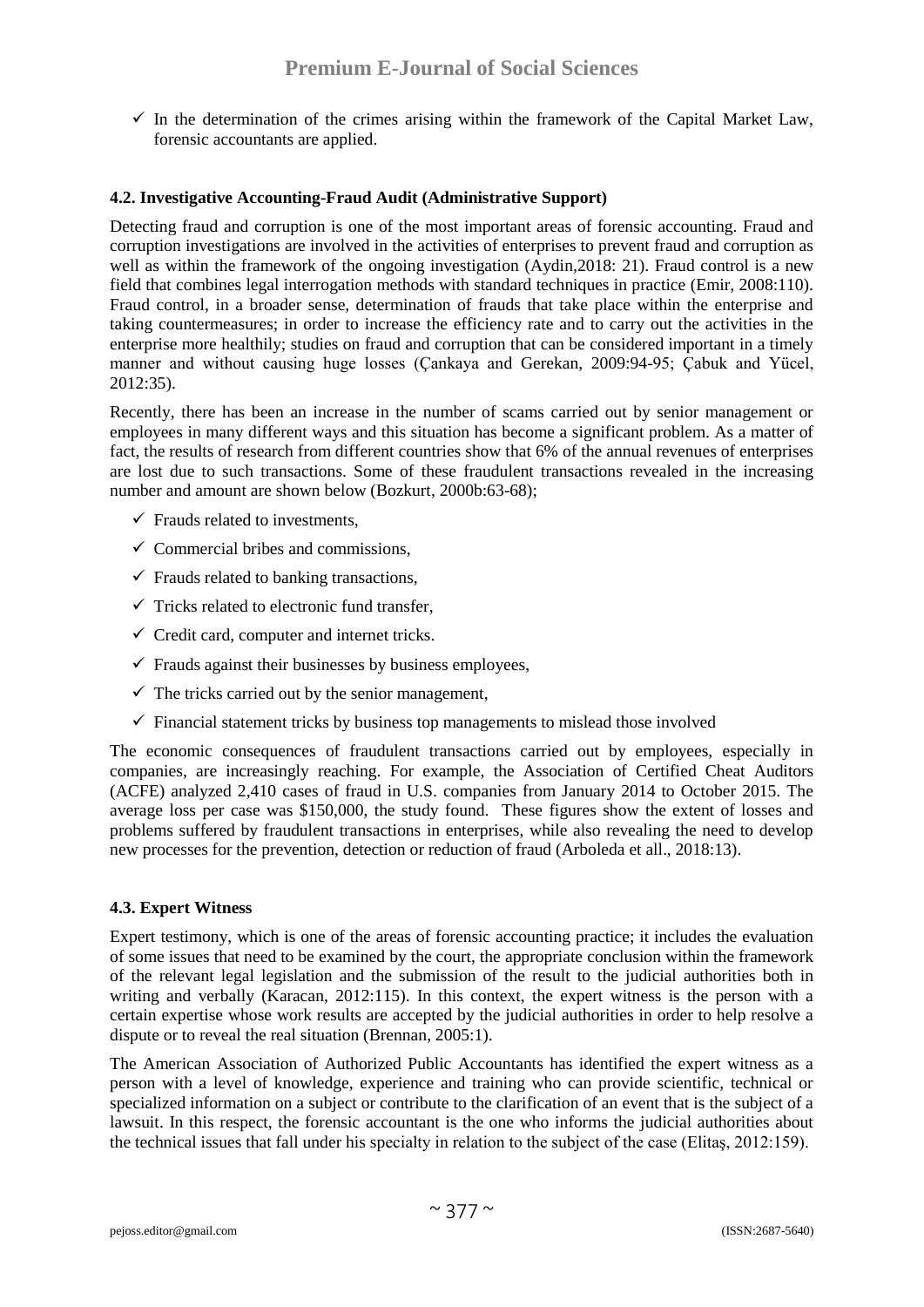#### **5. CONCLUSION**

The accounting information system mainly performs two basic functions. The first is to record the commercial transactions carried out by the enterprise and expressed with money and, if necessary, to present them to those inside and outside the enterprise; The second is that the recorded information about business activities is put into a format and reported to the parties. Forensic accounting is a branch of accounting applied to any suspected fraud. However, it is seen that forensic accounting is not only a subfield of accounting that concerns commercial enterprises, but also finds a wide range of fields of study, from murder cases to divorce cases. Forensic accounting, including significant legal knowledge; accounting, auditing, finance, numerical methods, statistics and research and research techniques such as special skills such as special skills are a specialty.

The use of forensic accounting, which dates back to 3,000 B.C., dates back to 1817. The first article in this field was written by Maurice E. Peloubet in 1946. The areas of forensic accounting include Case Support Consultancy, Investigative Accounting-Fraud Audit and Expert Witness. While counseling lawyers are provided with counseling support in cases referred to the court in case support consultancy, the forensic accountant collects and analyzes reliable, useful and relevant financial data in order to support the case and presents the results in a report.

Investigative Accounting-Fraud Audit covers a process ranging from identifying employee fraud in enterprises and taking countermeasures against them, to taking measures to carry out business activities more healthily and increasing productivity. For this purpose, it includes studies on fraud and corruption that can be considered important and to make the necessary determinations in a timely manner without causing huge losses.

Expert Witness, another field of study of forensic accounting, includes the evaluation of some issues that need to be examined by the court, the appropriate conclusion within the framework of the relevant legal legislation and the presentation of the result to the judicial authorities both in writing and verbally.

While there has been an increase in financial accounting fraud in the current economic scenario, the detection of financial accounting fraud has become a major issue for academic, research and sectors. The failure of the organization's internal audit system in the detection of accounting frauds led to the use of special procedures to detect collective financial accounting fraud, known as forensic accounting. Undoubtedly, with digitalization, significant changes have emerged in the nature and quantity of transactions subject to judicial proceedings. Technological and economic developments on a global scale brought with it a diversity of crime and countries had to fight cybercrime. This not only led to increases in forensic accounting cases, but also made it mandatory for countries to work together with each other. Inrecent years, 100,000 people have been hit by several infamous corporate scandals, and demand for forensic accounting has increased.

It is seen that significant improvements have been made in the creation of legal structure and professional organization in many developed countries (EU countries, USA, Canada). In our country, since the necessary legal and administrative infrastructure for the Profession of Forensic Accounting does not yet exist, certain institutions and boardsare needed to create the perception of the profession.

Ensuring the professional organization of forensic accounting and judicial accounting, which is a subbranch of accounting, similar to those in developed countries, evaluating and implementing the academic infrastructure related to forensic accounting on the scale of Higher Education constitutes expectations for our country for the future period.

#### **REFERENCES**

- Aktaş, H. & Kuloğlu, G. (2008). "Adli Muhasebe ve Adli Muhasebecilik Mesleği" Muhasebe ve Denetime Bakış Dergisi, Mayıs, S.8(25), pp 101-120.
- Al, A. (2014). "Adli Muhasebe ve Karar Alma Arasındaki İlişkilerin Finansal Kararlar Açısından Değerlendirilmesi", Mali Çözüm Dergisi, İstanbul SMMM Odası, S.125, pp 95-124.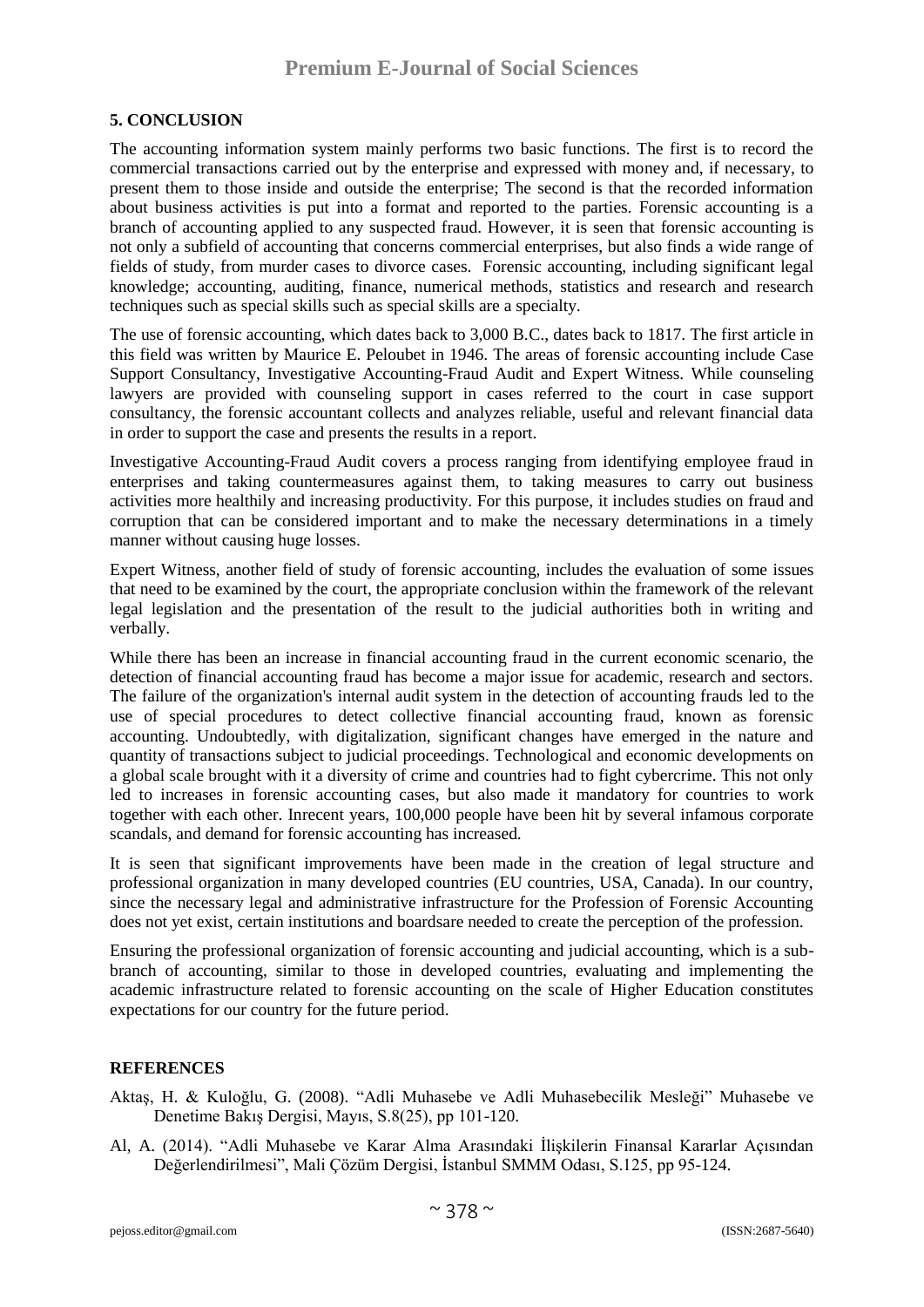- Arboleda, F. J. M.; Guzman-Luna, J. A. & Torres, I.-D. (2018). "Fraud Detection-Oriented Operators in a Data Warehouse Based on Forensic Accounting Techniques", Computer Fraud & Security, October, S.(10), pp 13-19.
- Aydın, H. (2018). "Adli Muhasebe ile İlgili Dünyadaki Uygulamalar ve Türkiye'de Uygulanabilirliğinin Araştırılması", İstanbul Ticaret Üniversitesi, Sosyal Bilimler Enstitüsü, Muhasebe Anabilim Dalı, Muhasebe ve Denetim Doktora Programı, Yayımlanmamış Doktora Tezi, İstanbul.
- Balci, M. (2014). "Adli Muhasebe, Uygulamaları ve Günümüzdeki Durumu", İstanbul Kültür Üniversitesi Sosyal Bilimler Enstitüsü, Yayımlanmamış Yüksek Lisans Tezi, İstanbul.
- Bekçioğlu, S.; Coşkun, A. & Gümüş, U. T. (2013). "İşletmelerde Hile ve Yolsuzlukların Önlenmesinde Farklı Bir Yaklaşım: Adli Muhasebe", Muhasebe ve Finansman Dergisi, Temmuz, S.59, pp.1-16.
- Bozkurt, N. (2000a). "Muhasebe ve Denetim Mesleğinde Yeni Bir Alan: Adli Muhasebecilik", Yaklaşım Dergisi, S.8(94), pp.56-61.
- Bozkurt, N. (2000b). "İşletme Çalışanları Tarafından Yapılan Hileleri Doğuran Nedenler", Yaklaşım Dergisi, S.8(92), pp.63-68.
- Brennan, N. M. (2005). "Accounting Expertise in Litigation and Dispute Resolution", Journal of Forensic Accounting, S.5(2), pp.13-35.
- Çabuk, A. & Yücel, E. (2012). "Adli Muhasebecilik Mesleği ve Türkiye'de Uygulanabilirliğine Yönelik Bir Araştırma", Muhasebe ve Finansman Dergisi, Ekim, S.(56), pp.67-84.
- Çankaya, F. & Gerekan, B. (2009). "Hile Denetçiliği Mesleği ve Sertifikalı Hile Denetçiliği Mesleki Standartları ve Ahlak Kuralları", Muhasebe ve Denetime Bakış, Nisan, S.9(28), pp.93-108.
- Crain, M. A.; Hopwood, W. S.; Pacini, C. & Young, G. R. (2016). Essentials of Forensic Accounting, American Institute of Certified Public Accountants (AICPA), Inc, New York, pp.1-611.
- Crumbley, D. L. (2001). "Forensic Accounting: Older Than You Think", Journal of Forensic Accounting, S.(2), pp.181-202.
- Curtis, G. E. (2008). "The Model Curriculum in Fraud and Forensic Accounting and Economic Crime Programs at Utica College", Accounting Education, S.23(4), pp.581-592.
- Dench, P. (1999). "Combating Financial Scamsand Money Laundering", Reserve Bank of New Zealand: Bulletin, S.(62), pp.47–57.
- Doğan, D; & Ünal Uyar, G. F. (2020). "Adli Muhasebe Çerçevesinde Vergi Kaçakçılığı Suçunun Örnek Olay Çalışması ile İncelenmesi". Muhasebe Bilim Dünyası Dergisi, S.22(1), pp.75-106.
- Elitaş, B. L. (2012). "Seçilmiş Örneklerle Adli Muhasebe Eğitimi ve Türkiye İçin Bir Değerlendirme", Muhasebe ve Finansman Dergisi, Temmuz, S.(55), pp.153-171.
- Emir, M. (2008). "Hile Denetimi", Mali Çözüm Dergisi, S. (86), pp. 109-121.
- Gülten, S. (2010). "Adli Muhasebe Kavramı ve Adli Müsavirlik Kavramı", Ankara Barosu Dergisi, S.68(3), pp.311-320.
- Gülten, S. & Kocaer, İ. (2011). Adli Muhasebe Uygulamaları, Ankara Ofset Yayınları, Ankara.
- Karacan, S. (2012). "Hukuk ile Muhasebenin Kesişme Noktası: Adli Muhasebe", Uluslararası İktisadi ve İdari İncelemeler Dergisi, S.(8), pp.105-128.
- Kaval, H. (2008). Uluslararası Finansal Raporlama Standartları (IFRS/IAS) Uygulama Örnekleri ile Muhasebe Denetimi, Ankara: Gözden Geçirilmiş ve Yenilenmiş 3.Baskı, Gazi Kitabevi.
- Kaya, U. (2005). "Muhasebe Mesleğinde Adli Muhasebe Uzmanlığı ve Türkiye Açısından Gerekliliği", MÖDAV Muhasebe Bilim Dünyası Dergisi, S.7(1), Mart 2005, pp.49-64.